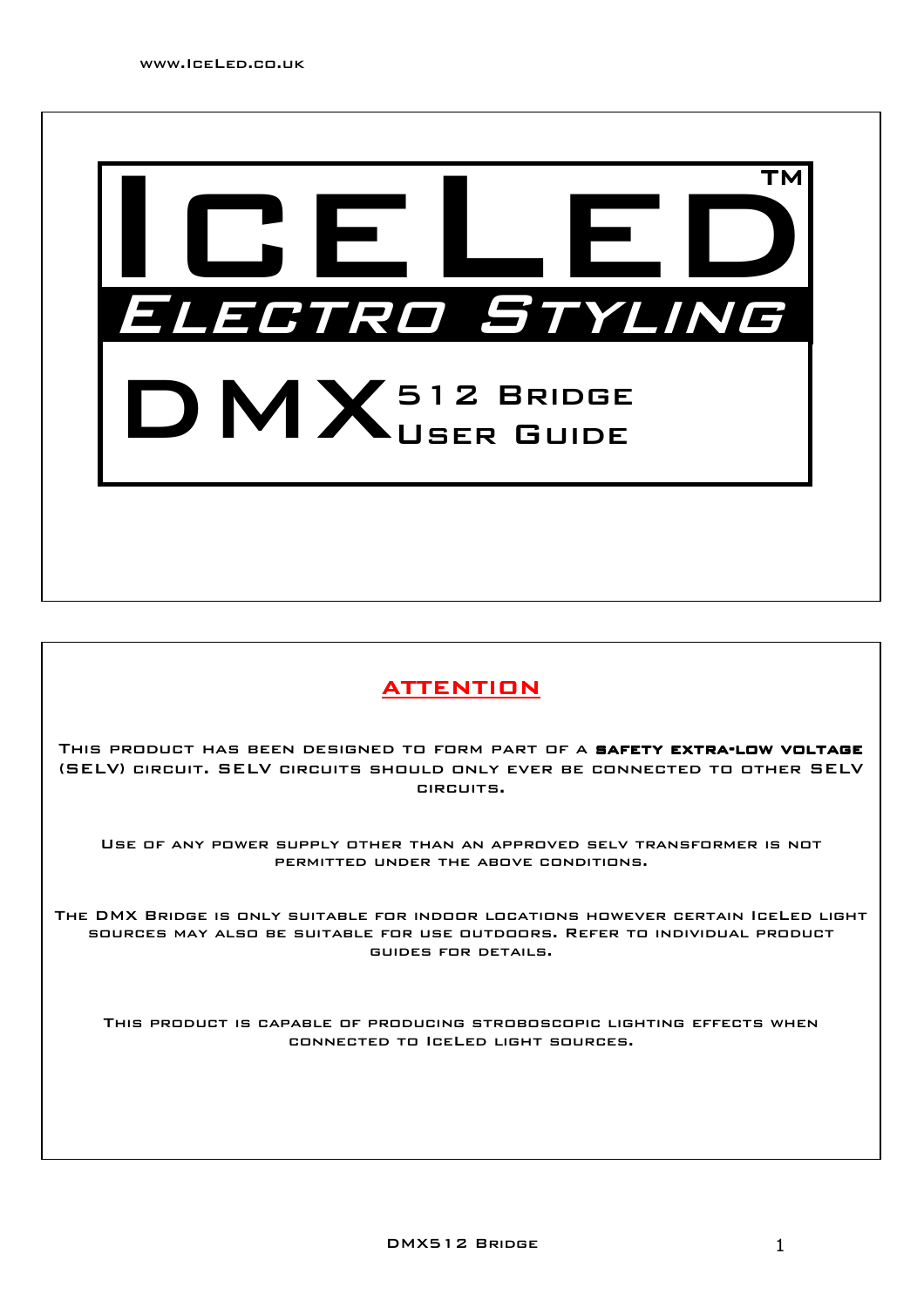## **Features**

The ICELED DMX512 Bridge can be used to address a number of ICELED light sources (or LED drivers) via the industry standard DMX512 lighting protocol. It serves as a distribution point for both power and data – greatly simplifying the task of installing and addressing multiple ICELED light sources.

Each DMX512 Bridge occupies twelve sequential DMX channel addresses. These are sub-divided into four independent zones of lighting control. Three of the twelve DMX channels are assigned to each zone providing separate control over the individual colour components.

For maximum programming flexibility one of two different *colour models* can be selected using a DIP switch: "Red, Green, Blue" or "Hue, Saturation, Brightness".

By using the slightly more intuitive HSB model, each of the three DMX channels provides control over a discrete quality of the light produced: The H channel selects a colour from the visible spectrum, the S channel selects its saturation (how "white" it appears) and B controls its overall brightness.



Several ICELED light sources may be connected to each zone in parallel but care must be taken not to exceed the maximum combined current loading of 10 Amps (using a suitably rated power supply). So, for example, if only one zone is to be used then it may be used to supply all 10 Amps. See the user guides for each individual type of light source to be used to find their maximum current ratings.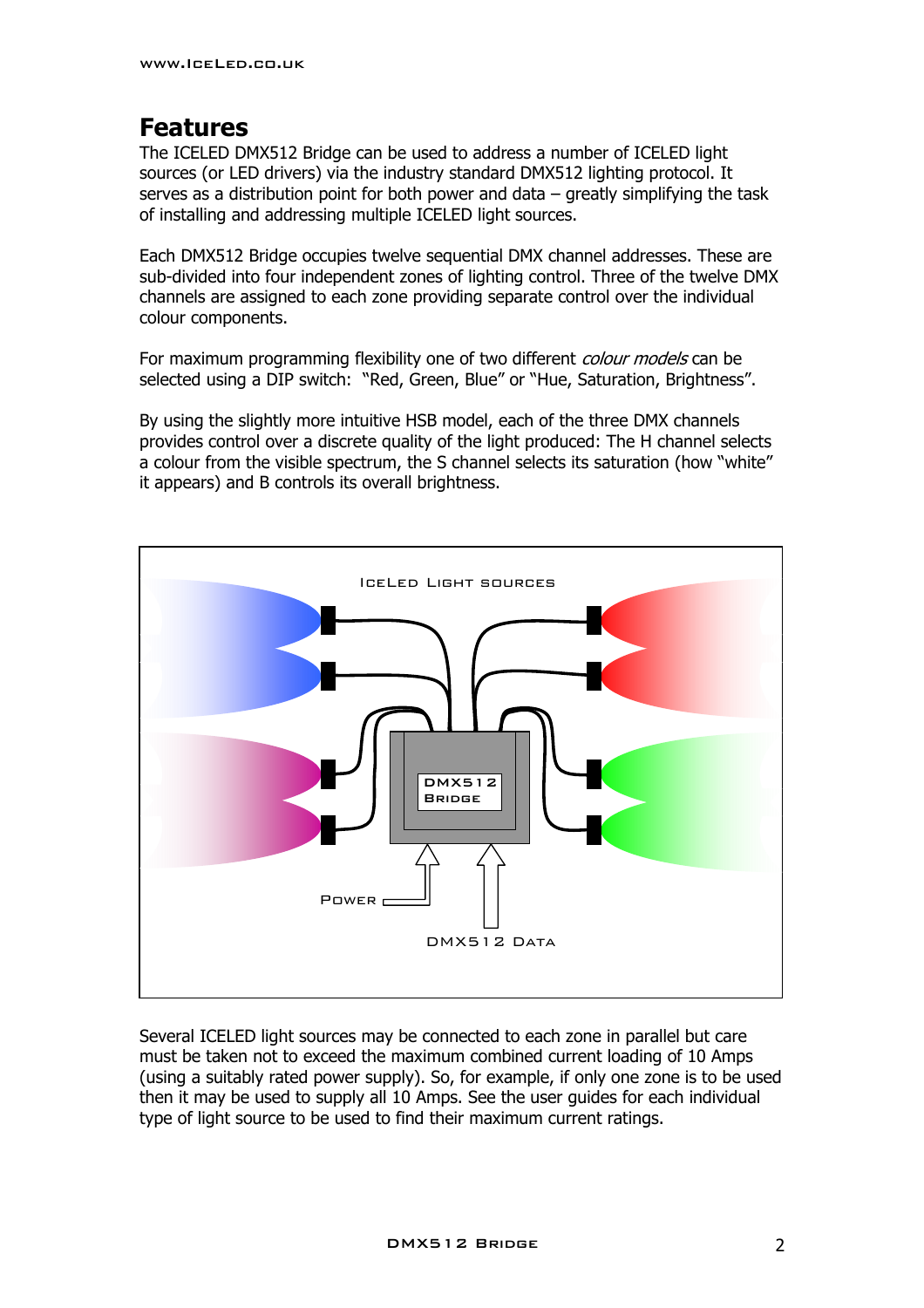## **DMX512 Addressing**

The DMX base address for the bridge unit is selected using a 'DIP switch' located on the underside of the case:



Switches 2 to 8 select between 128 different DMX base addresses in multiples of 4. To calculate the appropriate switch settings for a given channel note that each switch provides the following weightings **when moved to the ON position**:

| <b>Switch</b> |  |                     |                                 |                  |
|---------------|--|---------------------|---------------------------------|------------------|
| Weighting     |  | $\sim$ $\sim$<br>-- | $\overline{\phantom{a}}$<br>ᆂᆇᄔ | <u>__</u><br>250 |

The resulting DMX address will be **1** plus whatever weightings are supplied by the switches. So for example, with all switches set to the OFF position the DMX base address will be just **1** resulting in the following table of DMX channel mappings:

| Zone 1 | <b>DMX</b> | Zone <sub>2</sub> | <b>DMX</b> | Zone 3 | <b>DMX</b> | Zone 4 | <b>DMX</b> |
|--------|------------|-------------------|------------|--------|------------|--------|------------|
| R/H    |            | R/H               |            | R/H    |            | R/H    |            |
| G/S    |            | G/S               | ت          | G/S    |            | G/S    |            |
| B/B    |            | B/B               |            | B/B    |            | B/B    |            |

As a second example, to start addressing another bridge unit from the next available DMX address (channel 13) would require the following switch settings:



**1** plus: Switch 2 adding a weighting of **4** Switch 3 adding a weighting of **8** equals **13**

Resulting in the following DMX channel mappings:

| Zone 1 | <b>DMX</b> | Zone <sub>2</sub> | <b>DMX</b> | Zone 3 | <b>DMX</b> | Zone 4 | <b>DMX</b> |
|--------|------------|-------------------|------------|--------|------------|--------|------------|
| R/H    | 13         | R/H               | 16         | R/H    | 19         | R/H    |            |
| G/S    | 14         | G/S               | ⇁          | G/S    | 20         | G/S    |            |
| B/B    | 1 C<br>⊥J  | B/B               | 18         | B/B    |            | B/B    |            |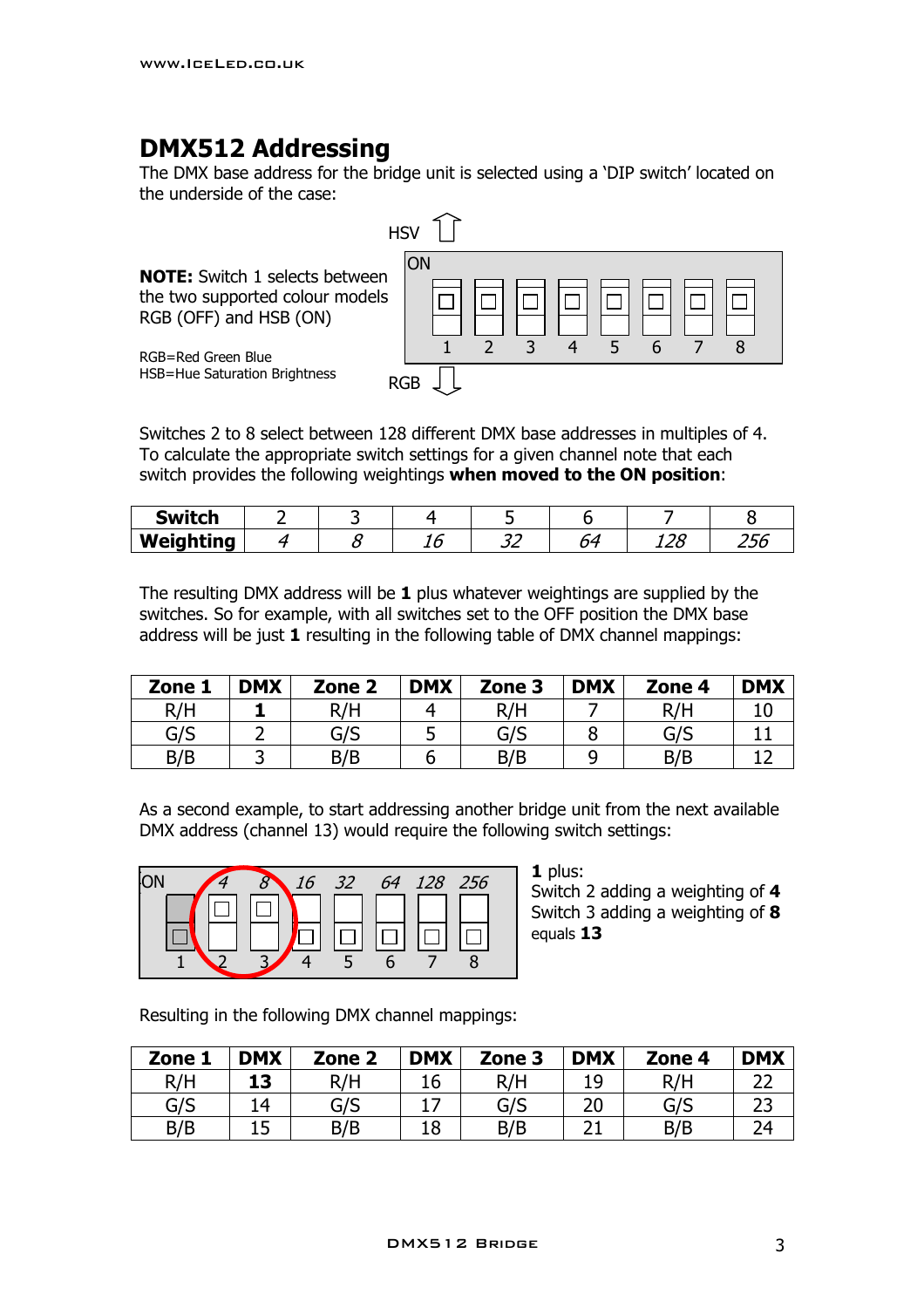# **Wiring Guide**



#### **Wiring the zones**

The three-way connectors terminating the Red Green and Blue wires from each of the ICELED light sources should be assembled so as to match-up with the lettering on the label directly above the connector. If more than one light source is to be connected to a zone then several wires may be twisted together and screwed down securely in the connector block.

#### **Wiring the power supply**

A five-way combined power and DMX data plug may be pre-wired to the transformer lead (if supplied) and must only be inserted in the position shown on the label. Only DC supplies may be used with this bridge unit. Transformers used for low-voltage lighting are generally not suitable as they nearly always produce AC.

#### **Wiring the DMX512 Data connection**

The DMX512 twisted-pair cable should be prepared and wired to the three DMX terminals as shown on the label. The cable Screen must be connected to the terminal marked S.

If the bridge unit is the last device on the DMX512 line then the 120 Ohm resistor should be left connected across the  $+$  and  $-$  data terminals to properly terminate the line. If additional DMX512 devices are to be connected to the line then remove the terminating resistor and connect the outgoing cable in parallel with the incoming cable by twisting together the conductors before clamping them in the connector.